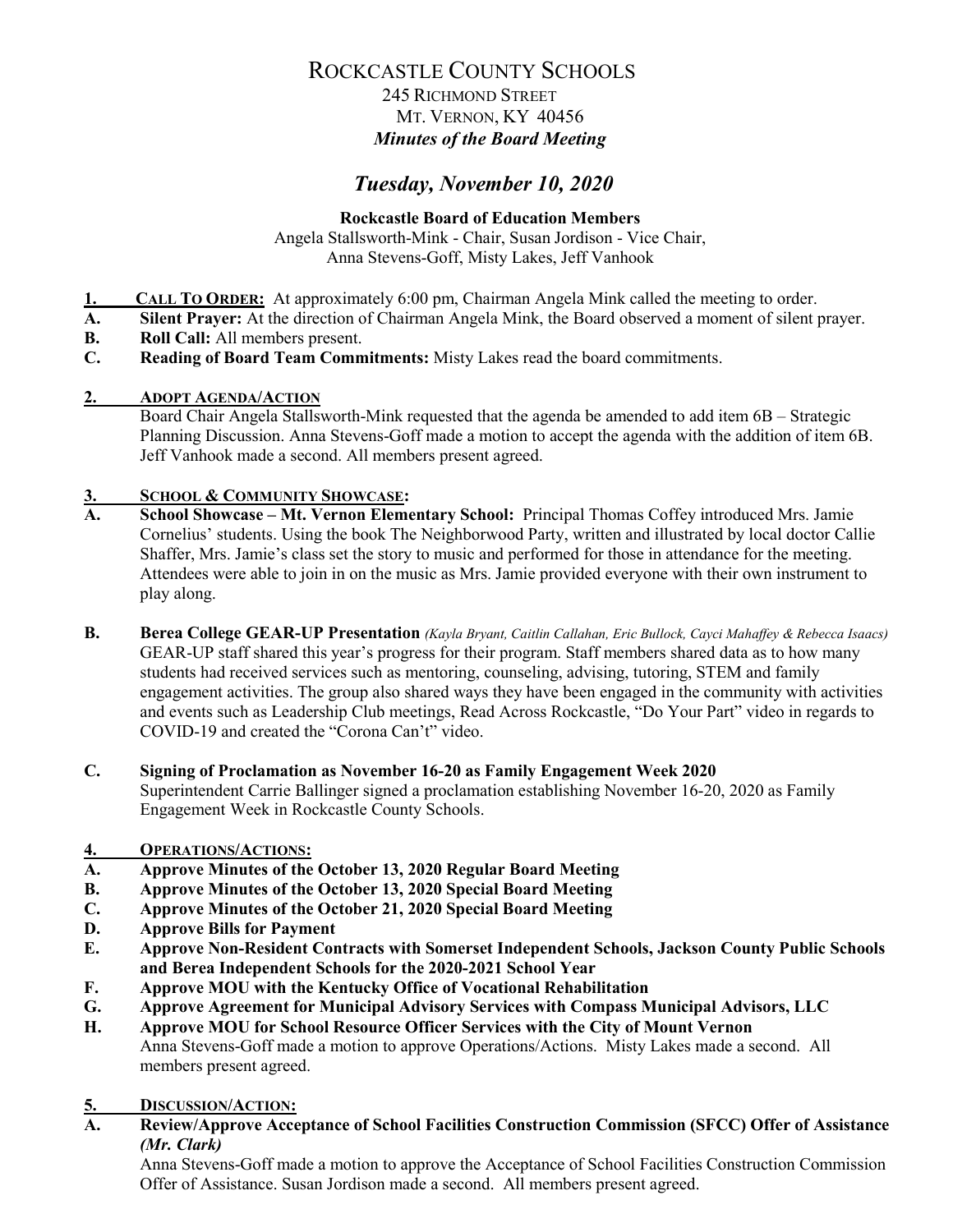245 RICHMOND STREET MT. VERNON, KY 40456 *Minutes of the Board Meeting*

## *Tuesday, November 10, 2020*

**Rockcastle Board of Education Members** Angela Stallsworth-Mink - Chair, Susan Jordison - Vice Chair, Anna Stevens-Goff, Misty Lakes, Jeff Vanhook

#### **B. Review/Approve Monthly Financial Reports** *(Mrs. Sweet)*

#### **1. Month Ending Balance Sheet**

#### **2. Revenue & Expenditures for the Month by Fund**

Misty Lakes made a motion to approve the monthly financial reports. Susan Jordison made a second. All members present agreed.

#### **C. Review/Approve Rocket Relaunch Plan for Schools** *(Mrs. Ballinger)*

Superintendent Ballinger presented minor changes to the plan that would allow the district to make the decision about having in-person school be more reliant on several data sources and not completely dependent on being in a certain COVID color zone. In some instances, the word "will" was changed to "may". A few board members expressed their concerns that most students needed in-person instruction to be successful and that most parents wanted their children in school. Superintendent Ballinger noted that we all want students to be able to attend school in-person, but it is our responsibility to look at all the data, the health of staff and students and be wise in our decision making. Jeff Vanhook made a motion to approve the revised Rocket Relaunch Plan for Schools. Anna Stevens-Goff made a second. All members present agreed.

#### **D. Review/Approve Rocket Relaunch Plan for Families** *(Mrs. Ballinger)*

Superintendent Ballinger noted that the changes to the Rocket Relaunch Plan for Families were the same as those for the Rocket Relaunch Plan for Schools. Anna Stevens-Goff made a motion to approve the revised Rocket Relaunch Plan for Families. Misty Lakes made a second. All members present agreed.

#### **6. DISCUSSION/REVIEW:**

**A. Review Superintendent's Personnel Action Report** *(Mrs. Ballinger) (Appendix A)* Mrs. Ballinger shared current personnel actions in the district with the board.

#### **B. Strategic Planning Discussion**

Superintendent Ballinger noted that Jim Evans with KEDC would like to move forward with the Strategic Planning process for Rockcastle County Schools. She added that board members can be as involved as they would like to be and that we would have an orientation in December. Misty Lakes, Anna Stevens-Goff and Angela Stallsworth Mink all expressed interested in being involved.

#### **7. DEPARTMENT REPORTS**

#### **Jason Coguer – Instruction**

- Developing a Digital Learning Team to work with other teachers and provide virtual learning resources/tools.
- New Teacher Academy has had one meeting and the next meeting is Thursday, November  $19<sup>th</sup>$ . There are four new teachers in the group and they attend with their mentor (another teacher from their building).

#### **Trent Clark – Technology/Facilities**

- Working through first ever energy audit this week and will be meeting next week to discuss the results and identify ways to save money.
- More security cameras have been added.
- Maintenance crew has been making repairs across the district while students haven't been on campus.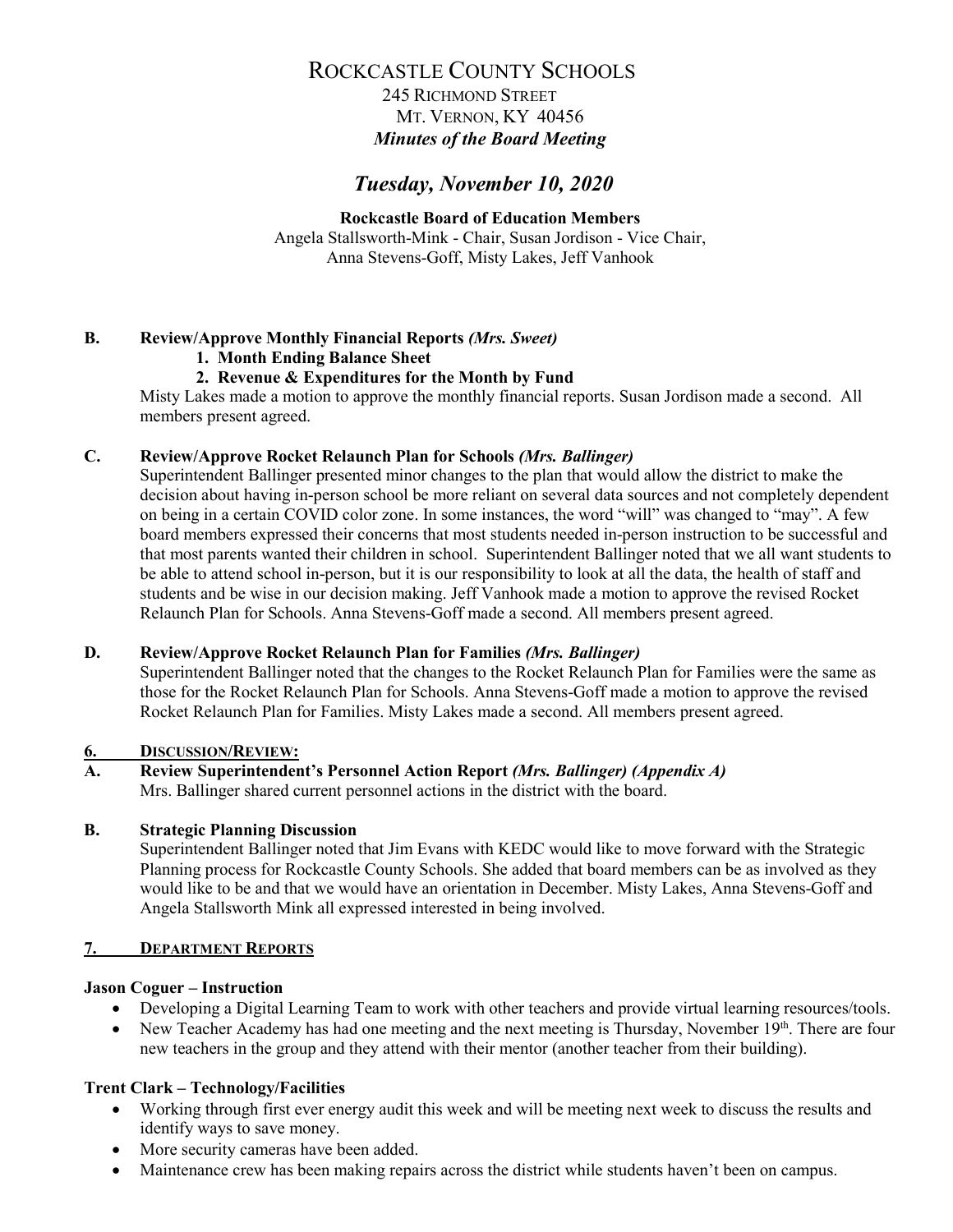## 245 RICHMOND STREET MT. VERNON, KY 40456 *Minutes of the Board Meeting*

# *Tuesday, November 10, 2020*

#### **Rockcastle Board of Education Members**

Angela Stallsworth-Mink - Chair, Susan Jordison - Vice Chair, Anna Stevens-Goff, Misty Lakes, Jeff Vanhook

#### **Ken Hopkins – Transportation**

- Working on request to purchase two new school buses
- Recently receive a grant to get back half the costs of one bus. In return we must scrap a bus with bad emissions.
- Food deliveries continue across the district during NTI.

#### **Jennifer Mattingly – Instruction**

- Professional Learning Communities are working with 3 coaches from KDE for continuous improvement. They are attending virtual meetings to look at student data and how to get students to the next level.
- Reading and math diagnostic in i-Ready shows that most students ready for grade level work, but does show some students are behind at least one grade level.
- KY Writing Project Cadre is working on effective writing strategies. They are attending 18 hours of virtual meetings to prepare to be effective teaches in the virtual world.

#### **Jenny Sweet – Finance**

- Working on budget for next school year
- White & Associates will be at the December meeting to share audit information.

#### **Marcus Reppert – Student Services**

- School Based Mental Health Coordinator position has been filled by Mrs. Angie Payne.
- Establishing Trauma Teams to proactively work with students who may have been in traumatic situations
- New Infinite Campus formula available to help identify students that are struggling.
- PBIS Training to help staff looks at student behavior in a different way.
- Several MyRock Online students have transferred back to traditional school.

#### **Wendy King – Special Education**

- We have been bringing in small groups of our special education students to work with their regular teacher and their special education teacher.
- Working on special education documentation improvements.
- Working on 504 caseloads district-wide.

#### **Jamie Saylor – Food Service**

- Rocket Refuel school meal sites continue during each day of NTI. For the month of October, we served 49,777 breakfasts and 51,492 lunches (includes in-person school days). On average, about 1,600 children participate in daily meal pick-ups.
- Thanksgiving Meal will be served based on November  $18<sup>th</sup>$ .
- An advantage of operating under the Summer Food Service Program, we can offer meals for days we couldn't normally claim. For example, we were able to provide a bonus food bag for students, covering our November PD day and Election Day. We plan to do the same for Thanksgiving break and give a 5-day bag to all students that pick-up meals on Friday, November  $20<sup>th</sup>$ .

#### **Brandon Reynolds – Technology**

- Technology Help Line will remain active through January.
- 20 Hot Spots delivered, 100 more were ordered for primarily free and reduced students.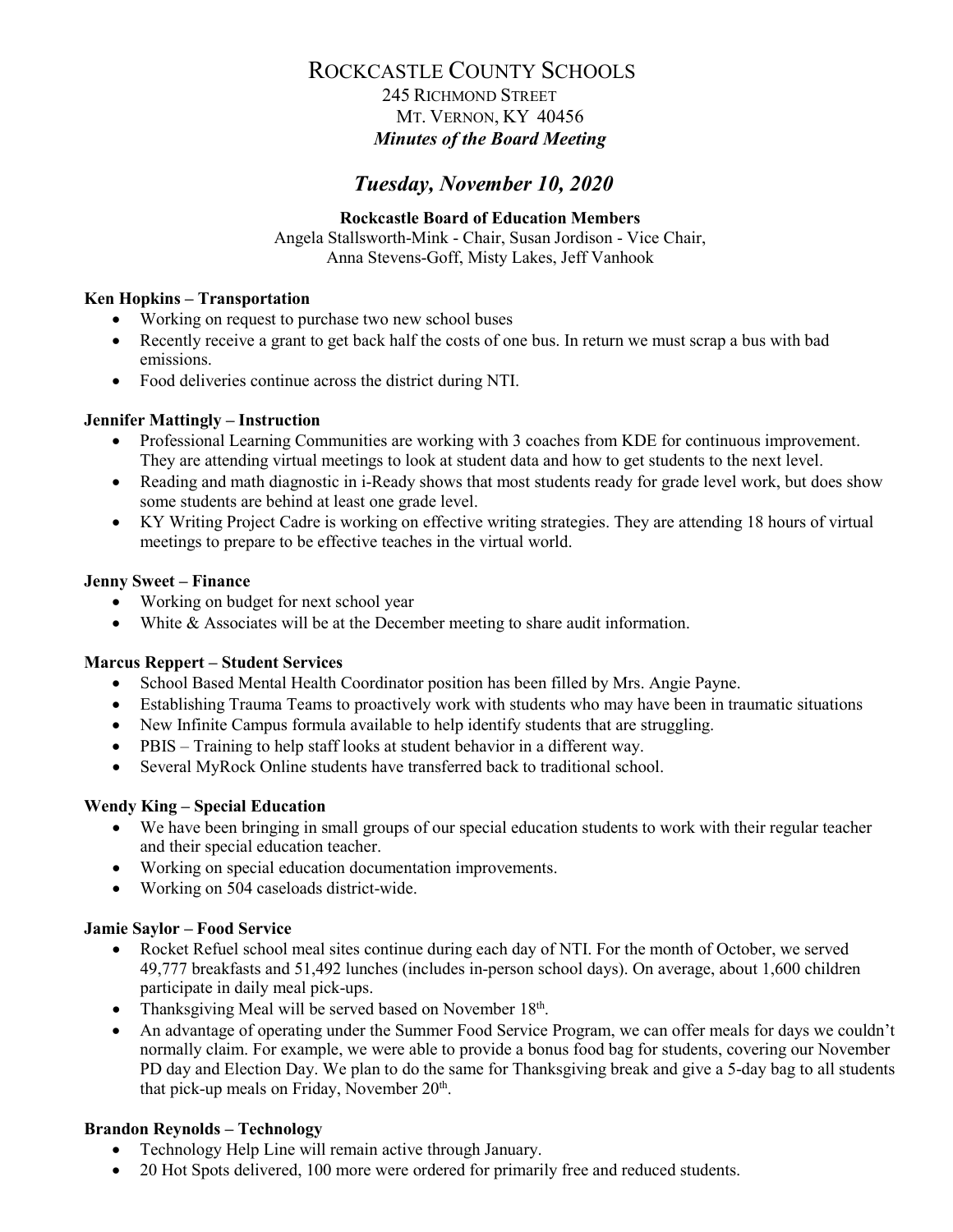## 245 RICHMOND STREET MT. VERNON, KY 40456 *Minutes of the Board Meeting*

## *Tuesday, November 10, 2020*

## **Rockcastle Board of Education Members**

Angela Stallsworth-Mink - Chair, Susan Jordison - Vice Chair, Anna Stevens-Goff, Misty Lakes, Jeff Vanhook

#### **8. SUPERINTENDENT COMMUNICATION**

- Superintendent Ballinger noted that as part of the Superintendent Onboarding process that board members will receive a 5-10 minute questionnaire to complete.
- We will start live streaming our board meetings in effort to be more transparent with our community. This will begin with our December meeting.

#### **9. BOARD COMMENTS**

- Jeff Vanhook submitted a letter of resignation from the board. He noted that his family recently moved and that he no long resides in his district. At his request, Superintendent Ballinger read this letter of resignation aloud. She thanked him for his service and noted that he would be truly missed. Board Chair Angela Stallsworth Mink added that it had been a privilege to work with him and that she was confident he will continue to serve our schools in his other role.
- Misty Lakes reference a book she recently read, "Lights Out" and how it reminded her of how school personnel can change lives. "You guys are making a difference."
- Superintendent Ballinger invited all board members to the RCMS Veteran's Day Parade.

#### **10. ADJOURNMENT**

Anna Stevens-Goff made a motion to adjourn at 8:40 PM. Misty Lakes made a second. All members present agreed.

*Angela Stallsworth-Mink, Board Chair Carrie Ballinger, Secretary*